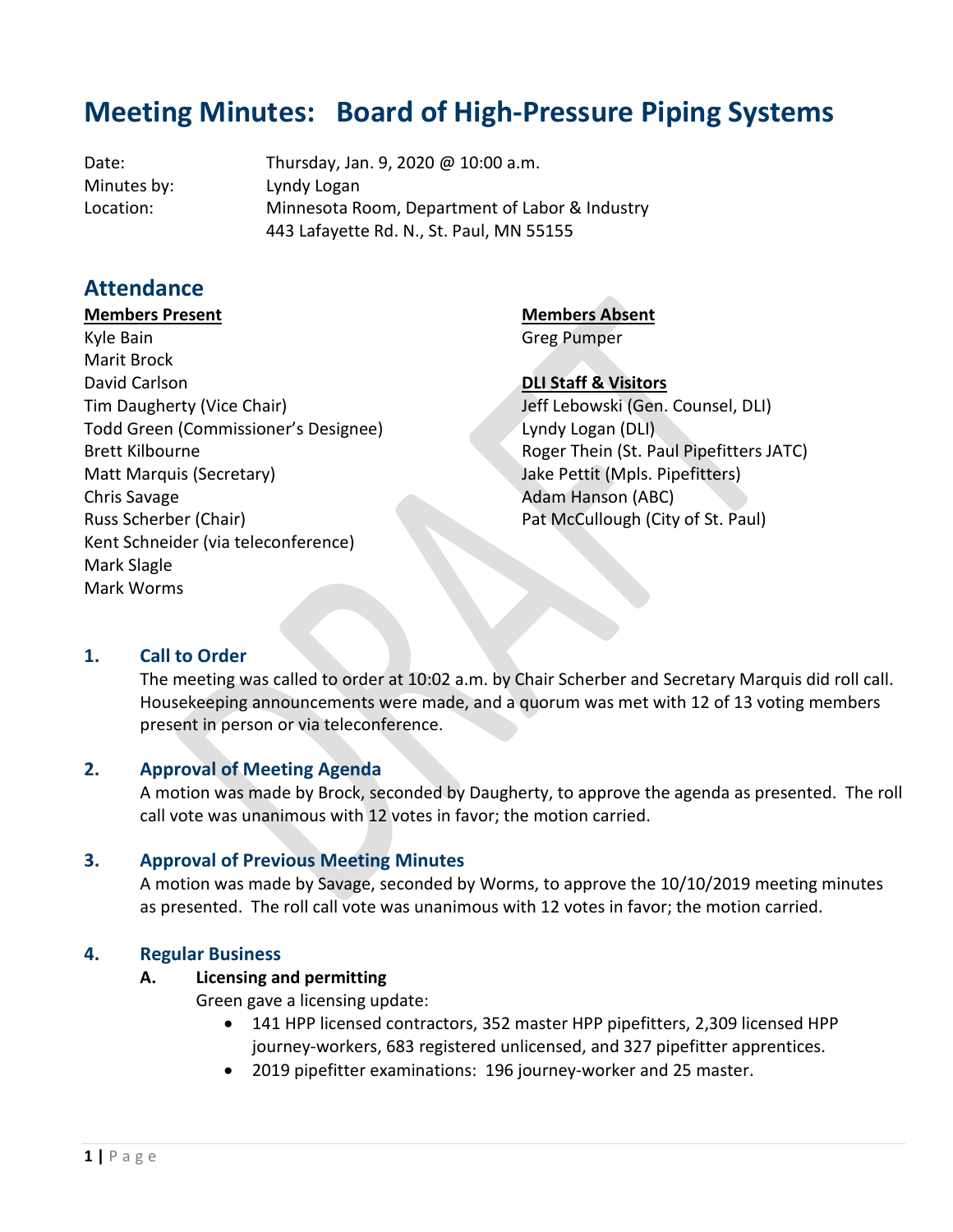- Journey-worker pass/fail rates (doesn't account for taking exam more than once):
	- $O$  2017 72%
	- $\circ$  2018 74%
	- $\circ$  2019 67%.
- Master pass/fail rates (doesn't account for taking exam more than once):
	- $\circ$  2017 61%
	- $\circ$  2018 57%
	- $\circ$  2019 48%

Green gave an HPP permitting update (does not include Minneapolis and St. Paul – they do their own permitting):

- $\bullet$  2019 447 permits
- $\bullet$  2018 433 permits
- $\bullet$  2017 462 permits

Since the new permitting system, iMS, launched in December 2019, 94% of HPP permits are completed online compared to 88% in the old system, eTrakit.

#### **B. Continuing education**

Nothing to report

# **5. Special Business**

#### **A. Reciprocity**

Green said the department has no current reciprocity with any other states. Green referred to a handout from Institute for Justice. Lebowski said the handout does not seem relevant per Minnesota's statutes. Bain asked if any other states have similar programs to Minnesota's and Green said he couldn't find any with similar licensing requirements.

#### **B. iMS update – Todd Green**

Green gave an iMS demonstration. HPP Permitting information can be found on the department's website at: [http://www.dli.mn.gov/business/get-licenses-and-permits/online](http://www.dli.mn.gov/business/get-licenses-and-permits/online-hpp-permit-instructions.B)[hpp-permit-instructions.](http://www.dli.mn.gov/business/get-licenses-and-permits/online-hpp-permit-instructions.B) Boilers, manufactured structures, and elevators are expected to move from eTrakit to iMS in June 2020.

# **6. Complaints**

Nothing brought forth

# **7. Open Forum**

Nothing brought forth

#### **8. Board Discussion**

Joel Amato's last day of employment with the department was January 6, 2020. Joel took a position with the National Board. His position will be posted soon.

Mark Worms said there are manufacturers in the HPP industry on a national level that are compatible with CO2 systems. The IIAR has a 2018 CO2 handbook that would be a valuable technical resource for the Board/Industry. New to the handbook are updated design and installation